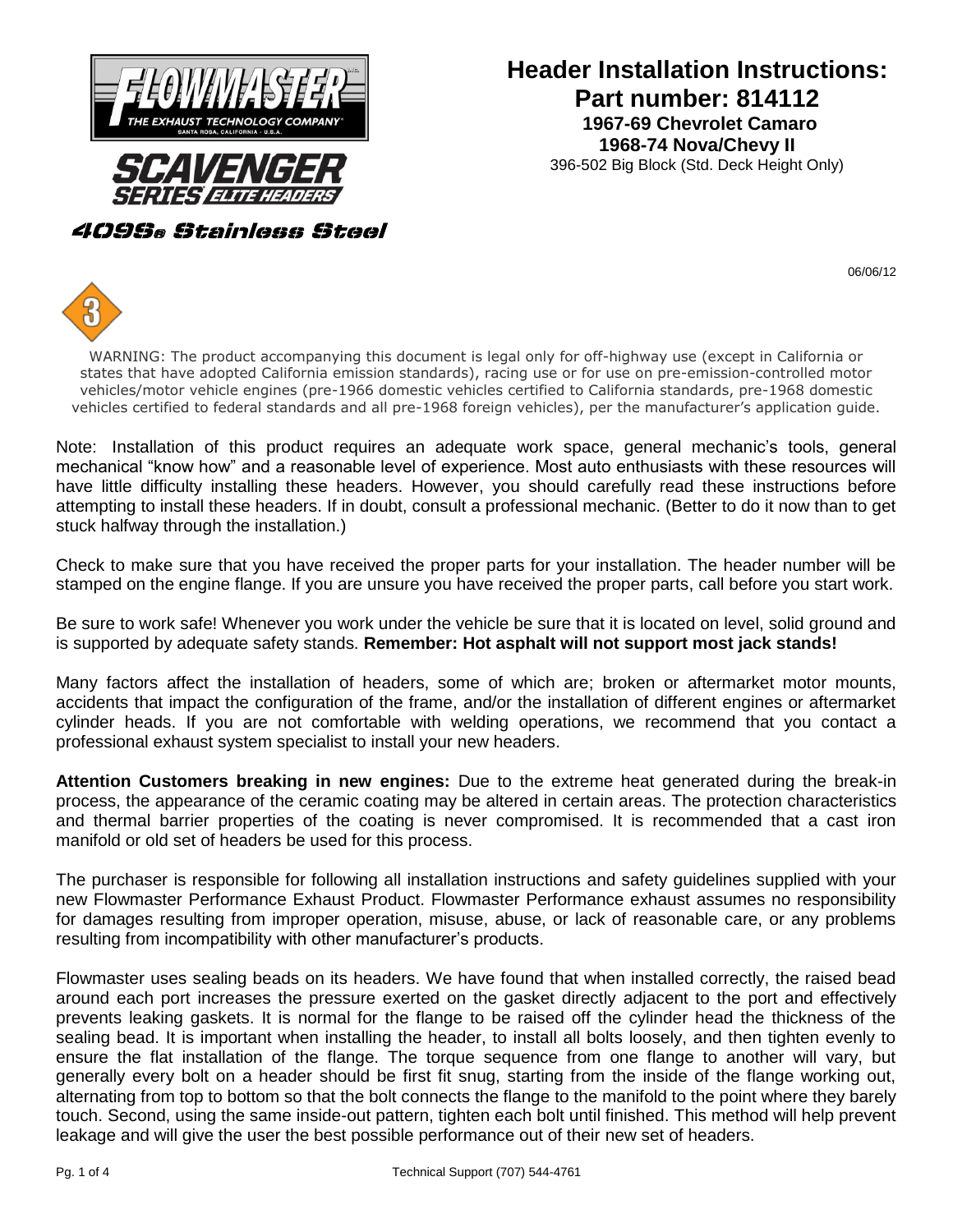**Note:** Vehicles **MUST** have Original Style Big Block motor stands and motor mounts for headers to fit properly. They are no longer available from G.M., but reproductions are available from most of the Camaro & Nova specialty suppliers. If the motor is mounted on small block frame mounts, you will notice possible steering box and idler arm fit problems.

# **DISASSEMBLY**

- 1) Place the vehicle in a location where the floor is solid and flat, with adequate lighting. Do not attempt to work on a hot engine. Heat causes metal to expand and makes removal of fasteners difficult at best. **Disconnect the battery cables from the battery.** Raise the front of the vehicle to obtain adequate access to the bottom exhaust manifold flanges. Use large base jack stands to support the vehicle. Do not rely on the jack! Block the tires to prevent the vehicle from rolling off of the jack stands.
- 2) Disconnect the spark plug wires by grasping and gently twisting the spark plug wire boots. Do not pull on the wires! Brush or blow off any debris which may have collected around the manifolds or spark plugs. This will help prevent foreign matter from entering the combustion chamber when the manifolds are removed. Spray WD-40 or some type of penetrating lubricant on all accessible exhaust manifold fasteners and fittings before attempting to remove them.
- 3) Remove the oil filter, clutch linkage, column shift auto trans. linkage, dipstick, dipstick tube and air conditioning compressor. Only remove what is necessary to allow for the removal of the manifolds and the installation of the headers.
- 4) Disconnect the head pipes from the exhaust manifolds and remove the manifolds.
- 5) Replace the spark plugs finger tight so that no debris will get into the cylinders during the cleaning process.
- 6) Remove any gasket material or carbon deposits that remain on the head surface. The use of a gasket removal agent will ease the removal of any gasket material. We recommend the use of a sharp gasket scraper to remove the bulk of material and to finish the operation with a sanding block to provide a clean flat sealing surface.
- 7) After cleaning has been completed, remove the spark plugs again.
- 8) At this point it may be necessary to cut the head pipes to allow room to install the headers. If you are installing a new exhaust system you may cut the head pipes anywhere you choose, but if you are using the existing exhaust, you will need to cut the head pipes in the proper location so that they will be able to be welded to the connectors supplied with your headers.

## **ASSEMBLY**

- 9) Place a jack under the oil pan, with a block of wood to prevent damage to the pan. Loosen the rear transmission mount bolts. Remove the driver's side motor mount bolt and nut. Raise the left side of the engine approximately  $1\frac{1}{2}$  - 2".
- 10) Power steering cars MAY require removal of the center drag link, depending on how high you have lifted the car, for a better angle to slip the header between the steering box and the motor.
- 11) Starting from below, work the driver's side header up into position. Install a bolt at either end of the header to hold them in place. Do not fully tighten at this time.
- 12) Lower the engine back into position and replace the mount bolt and nut and fully tighten them. Retighten the transmission bolts.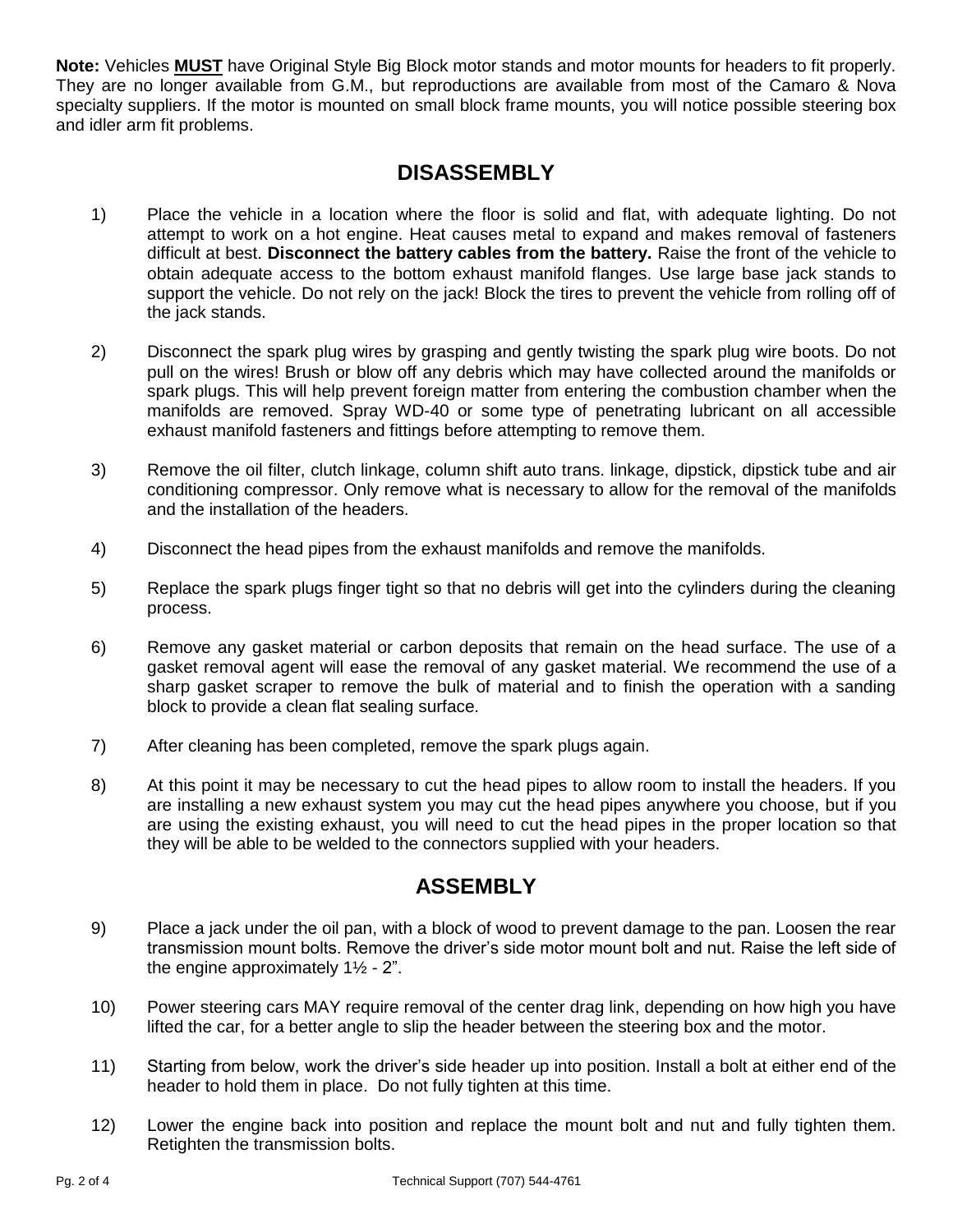- 13) With the header still loose, work the clutch or automatic shifter cross shaft between the L3 and L4 tubes and into position.
- 14) Reinstall and fully tighten all linkages and the oil filter.
- 15) Slip the exhaust gasket into place and start all of the header bolts by hand. Tighten all the bolts evenly to a torque of approximately 35 ft./lbs. Be sure not to forget the lock washers.
- 16) From below, work the passenger side header into position. Install a bolt at either end of the header to hold them in place. Check to make sure that the header fits properly. Do not fully tighten the bolts at this time.
- 17) Once you have determined proper fit, install the gaskets. Apply a **THIN** film of Ultra Copper Hi-Temp Sensor Safe Silicone Sealer to each side of the header gaskets and stick the gaskets to the header flanges. Masking tape can be used to help hold the gaskets to the header.
- 18) Using the supplied header bolts and lock washers, apply a small amount of anti-seize to the bolts and start the most restrictive bolts first. Tighten all of the bolts evenly. Tighten to a final torque of approx. 25 ft./lbs. on 5/16" & M8 bolts and 35 ft./lbs. on 3/8" bolts.
- 19) Air conditioned cars will require the modification to the bracket as shown in **Illustration A**.
- 20) Install the oil dipstick tube.
- 21) Using the 3/8" x 2¼" Bolts, nuts and washers provided, install the Flowmaster Ball flange connectors to the back of the headers and determine the connection to the exhaust. Weld the exhaust system to the Ball collector.
- 22) If the spark plugs have a lot of miles on them, now would be a good time to replace them. If you replace the spark plugs, make sure to put a **small** amount of anti-size on the threads.
- 23) Install the spark plugs and connect the wires to the proper plug. It may be necessary to re-route the wires to clear the headers.
- 24) Check to make sure that all wiring, brake lines, hoses, etc. are clear of the headers or any exhaust component. Make sure all necessary brackets and accessories have been replaced and secured. Reconnect the negative battery cable.
- 25) Start the engine and allow it to warm up to operating temperature. Check for any unusual noises or exhaust leaks. If everything is OK, stop then engine and tighten all bolts while the engine is still warm. **Note:** Recheck the header bolts periodically to make sure they have not loosened. Retighten after the first 500 miles and then again at 1000 miles.

### **IMPORTANT CHECK LIST**

- **Be sure that all brake lines and fuel lines are clear of headers and/or connector pipes.**
- **All spark plug wires, battery cables or other electrical components should be clear of headers and/or connector pipes.**
- **If dipstick tube has been removed, make sure it is installed properly and that the dipstick has been replaced.**
- **Double check the tightness of all bolts including brackets and accessories.**